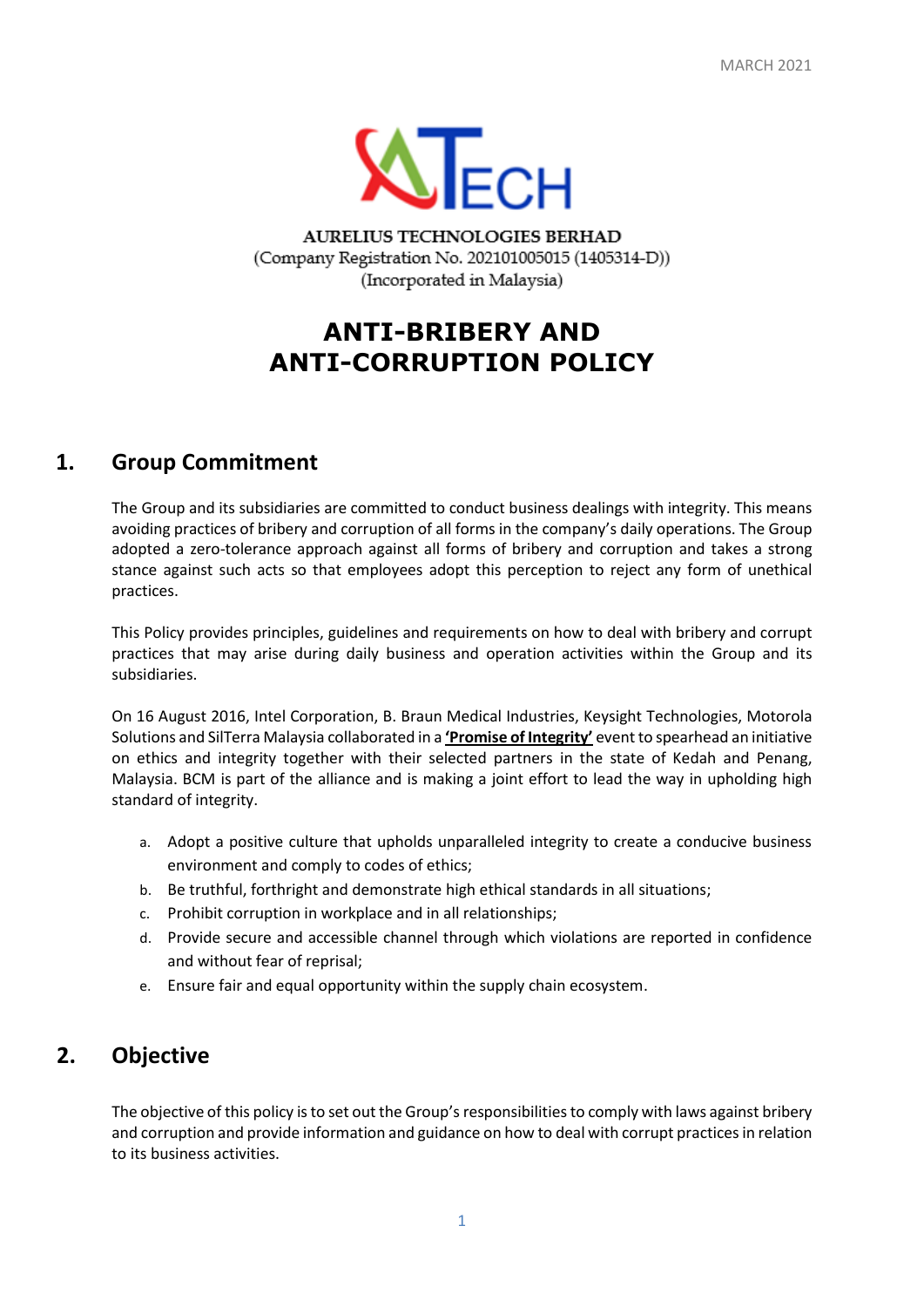#### **3. Scope**

This policy applies to all Directors and employees of the Group and its subsidiaries. **FRAMEWORK**

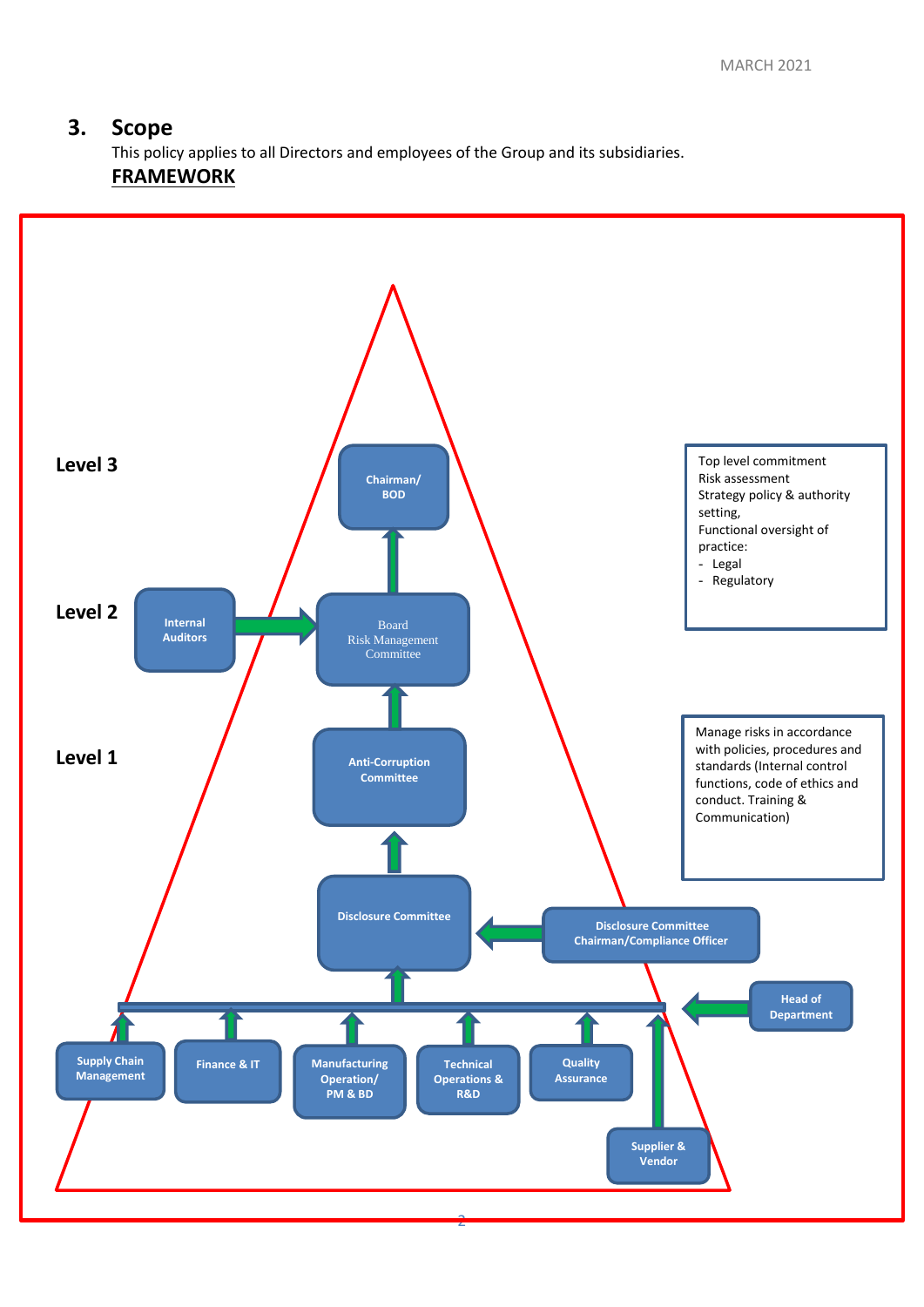# **4. Anti-bribery and anti-corruption policy**

- a) All forms of bribery and corruption are prohibited. All employees must not participate in any corrupt activity, such as extortion, collusion, breach of trust, abuse of power, trading under influence, embezzlement, fraud or money laundering. Even the perception of bribery is to be avoided.
- b) Bribery may take the form of exchange of money, goods, services, property, privilege, employment position or preferential treatment. Employees shall not therefore, whether directly or indirectly, offer, give, receive or solicit any item of value, in an attempt to illicitly influence the decisions or actions of a person in a position of trust within an organisation, either for the intended benefit of the group or on behalf of the persons involved in the transaction.
- c) This Policy applies equally to its business dealings with commercial ('private sector') and government ('public sector') entities, and includes interactions with their directors, Employees, agents and other appointed representatives at all levels.
- d) No Employee shall suffer demotion, penalty or other adverse consequences for refusing to pay or receive bribes or other illicit behaviour, even if such refusal may result in the company losing business or experiencing a delay in business operations.
- e) The Group recognises the value of integrity in its Employees and Directors. The Group's recruitment, training, performance evaluation, remuneration, recognition and promotion for all Employees, shall be designed to recognise integrity. The Group conducts due diligence on employees who holds or may be holding positions where they can/will be exposed to corrupt practices.
- f) The Group does not offer employment to prospective Employees in return for previous favour/in exchange of improper favour.
- g) The Group awards contracts and offers employment purely based on merits. Support letters in any form shall not be recognised as part of the business decision making process.

# **5. Corruption, Gifts, Benefits and Entertainment**

- 1) Any employee who are subject to this Policy shall NOT:
	- a) offer, give, or promise to give a bribe or anything which may be viewed as a bribe to secure or award an improper business advantage;
	- b) offer, give, or promise to give a bribe or anything which may be viewed as a bribe to a government official, agent or representative to facilitate, expedite, or reward any action or procedure;
	- c) request or receive a bribe or anything which may be viewed as a bribe from a third party knowing or suspecting it is offered with the expectation that it will obtain a business advantage for them; or
	- d) engage in any activity that might lead to a breach of this Policy.
- 2) Prohibited from accepting or receiving Gifts, Benefits and/or Entertainment from a third party or stakeholder of the company that might create a sense of obligation and compromise their professional judgement or create appearance of doing so.
- 3) Shall not accept or receive any Gift, Benefits and/or Entertainment from a third party or stakeholder of the Company except if it is made from gestures that are construed to be legitimate contribution and provided that the Gifts, Benefits and/or Entertainment are presented in good faith and below a monetary value of equivalent to RM200, which may be directly or indirectly offered as a result of or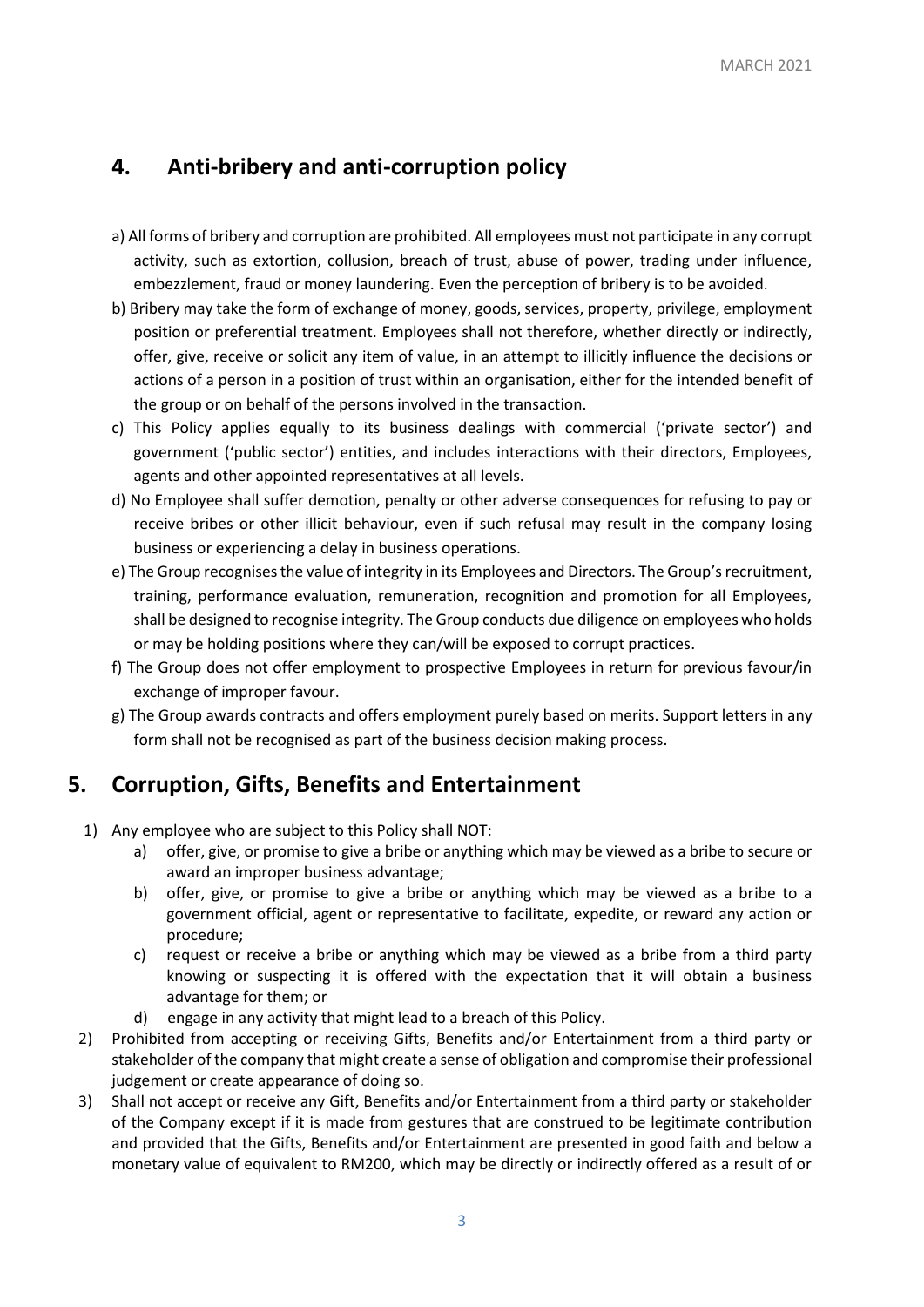in anticipation of the Board's, employee's and Associated Third Party's position or performance of duties with the Company or for cultivating good business relationship.

- 4) Shall exercise proper care and judgement in respect to giving or receiving any Gifts, Benefits and/or Entertainment on a case-to-case basis.
- 5) Shall take into consideration the impact of their actions with regards to how their actions are perceived (i.e. Influencing their decision) and its impact towards the business operations of the company prior to giving or accepting any Gifts, Benefits and/or Entertainment.
- 6) We encourage the use of good judgement when giving or accepting the Gifts, Benefits and Entertainment. All the Benefits including Gifts and Entertainment must be:
	- a) reasonable in value;
	- b) infrequent in nature;
	- c) transparent and open;
	- d) not given to influence or obtain an unfair advantage; and
	- e) respectful and customary

| <b>Type of Activities</b>                                                                                         | Requirement                                                                  |
|-------------------------------------------------------------------------------------------------------------------|------------------------------------------------------------------------------|
| Cash, of any value (giving or receiving)                                                                          | Prohibited (unless exception granted by CEO, Anti-<br>corruption compliance) |
| Gift of other equivalent, of any value (giving or<br>receiving)                                                   | CEO approval- email or written                                               |
| Travel expenses from prospective or existing<br>supplier, external parties, customer or other<br>business partner | Prohibited                                                                   |
| Giving cash or gift, of any value to Government<br>official or Political party                                    | Prohibited                                                                   |

# **6. Facilitation payments**

- a) The Group adopts a strict stance that disallows facilitation payments.
- b) The Employee expected to notify their immediate superior when encountered with any requests for a facilitation payment. In addition, if a payment has been made and the Employee is unsure of the nature, their immediate superior must be immediately notified and consulted. They must also ensure that the payment has been recorded transparently.
- c) The Group equally upholds the safety of all Employees as priority. In the event that an Employee's safety is at stake, a facilitation payment to protect the Employee is permitted if:
	- (i) that is the immediate available recourse to protect the safety of the Employee;
	- (ii) the Chairman/Chief Executive Officer's approval has been obtained; or, payment under the state of emergency had been undertaken, after which the Chairman / Chief Executive Officer's approval must be retrospectively obtained as soon as possible.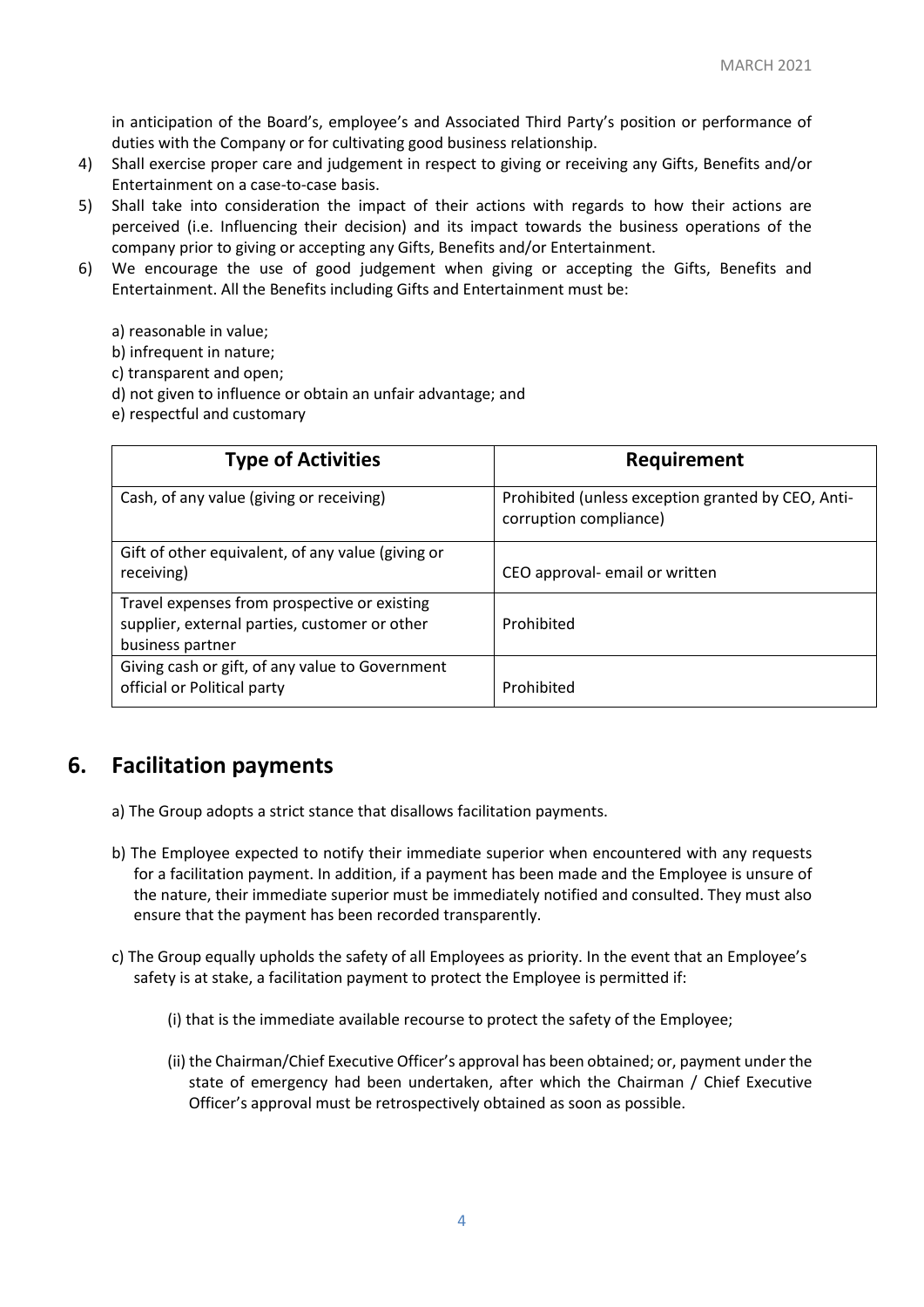#### **7. Accurate books and accounting records**

- a) The Employee should use the approved company's funds and other property solely for the benefit of the company. All disbursements must be lawful and consistent with instructions and approval provided by the company. Transactions concerning the account, including the purchase and distribution of monies, should be clearly authorized and properly and promptly recorded.
- b) No unrecorded fund, reserve, asset, or special account shall be set up or maintained for any purpose. No false or fictitious entries shall be made in books, records, accounts, or in company communications for any reason. No payment or transfer of funds or assets (both tangible and intangible) shall be made for any purpose other than that described by the supporting documents, and specifically as authorized by the company or clearly within the discretion granted to the company by the Management.
- c) The Employee is responsible for the accurate and timely recordkeeping for all company assets, liabilities, revenues, and expenses. Compliance with accepted accounting rules and controls is required. All books, records, supporting vouchers and documents must accurately and completely describe the transactions they represent.

# **8. Associated Third Parties and Procurement Process**

- a) We have processes and adhere to the system of internal controls on supplier selection. Supplier selection should never be based on receipt of the Gifts, Benefits or Entertainment.
- b) Bidding process is open to all qualified bidders and no parties have the unfair advantage of separate, prior, close-door negotiations for a contract.
- c) Selection of supplier shall be subjected to clear adherence to this Policy and compliance with the Group's Code of Business Conduct and Ethics.
- d) Appropriate assessment shall be conducted on individuals or third parties to ensure the business and background of the potential business partners are free from bribery elements or conflict of interest prior to the procurement process.

# **9. Responsibilities of Employees**

Employees are responsible for understanding and complying to this Policy. The role of the Employee includes the following:

- a) Be familiar with applicable requirements and directives of the policy and communicate them to subordinates;
- b) Promptly record all transactions and payments accurately and with reasonable detail;
- c) Always raise suspicious transactions to immediate superior(s) for guidance on next course of action;
- d) Promptly report violations or suspected violations through appropriate channels;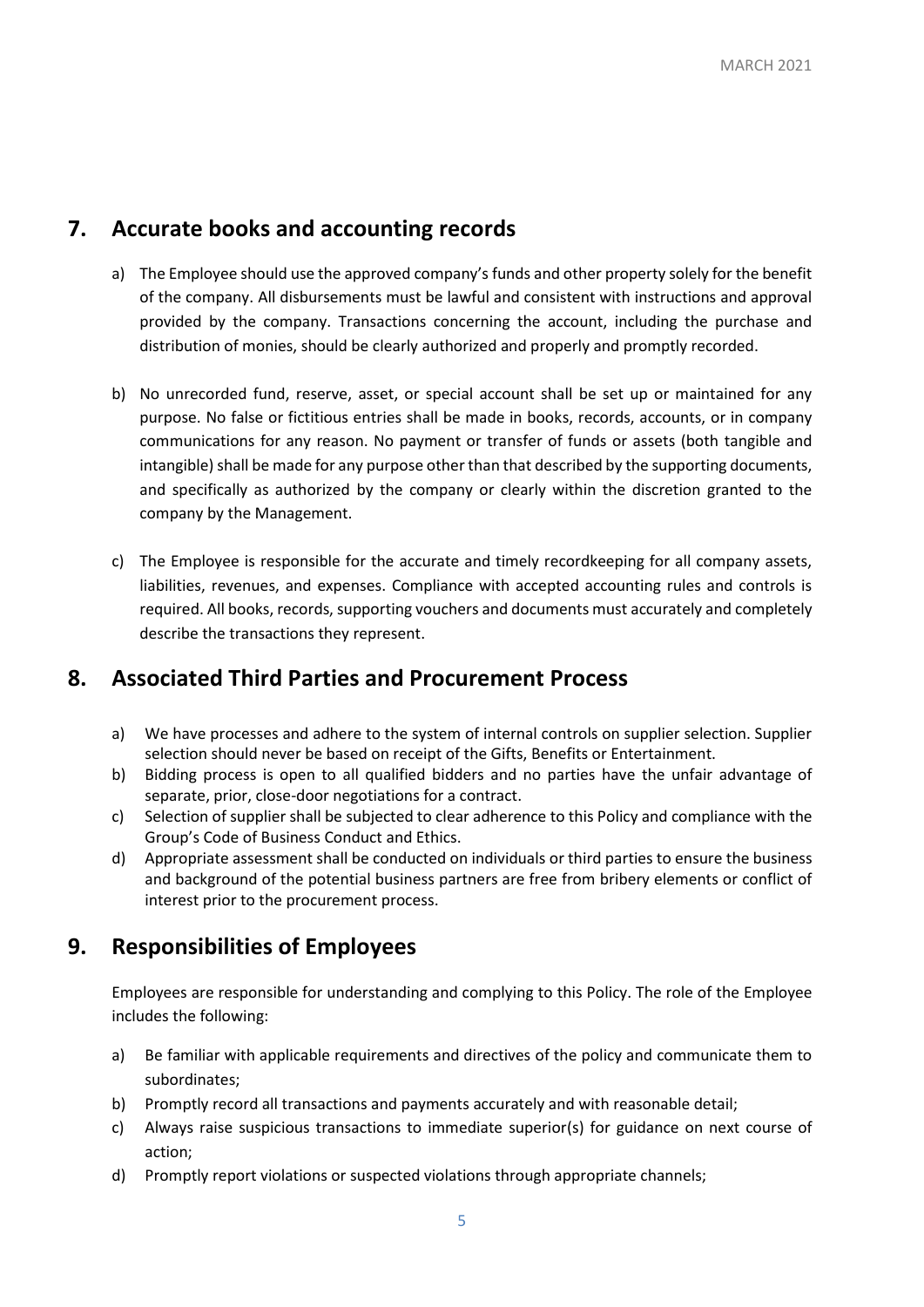e) Promptly complete COBC (Code of Business Conduct) trainings and assessments, as well as attest to comply annually.

# **10. Conflict of interest**

- a) Conflicts of interest arise in situations where there is a personal interest that might be considered to interfere with that person's objectivity when performing duties or exercising judgement on behalf of the group. Employees should avoid or deal appropriately with situations in which personal interest could conflict with obligations or duties. Employees must not use their position, official working hours, company resources and assets for personal gain or to the group's disadvantage.
- b) The COBC (Code of Business Conduct) sets out the procedures on how to deal with conflicts of interests arising with a selected group of individuals and entities, including:
	- i. Dealing with suppliers, customers, agents and competitors;
	- ii. Personal dealings with suppliers and customers;
	- iii. Outside employment and activities outside the Group or company;
	- iv. Board membership;
	- v. Family members and close personal relationships; and
	- vi. Investment activities.
- c) In situations where confronted with such conflict, Employees are required to complete the Conflicts of Interest Disclosure Form.

# **11. Staff declarations**

- a) All new recruits shall complete trainings on the COBC and this Policy. New recruits are expected to pass the assessment at the end of the training and attest that the COBC shall be complied within the course of his/her employment.
- b) In addition, under circumstances of suspicious behaviour, allegations and/or investigations relating to bribery or corruption, the company reserves all rights to request the affected Employee to declare information regarding assets owned as deemed necessary.

# **12. Political Donations and contribution**

We do not make charitable donations or contributions to political parties. Whilst our employees and the Associated Third Parties acting in their personal capacity as citizens are not restricted to make any personal political donations, the Group will not make any reimbursement to these personal political contributions.

# **13. Sponsorships, Donations, and Contribution to Charity or Social Projects**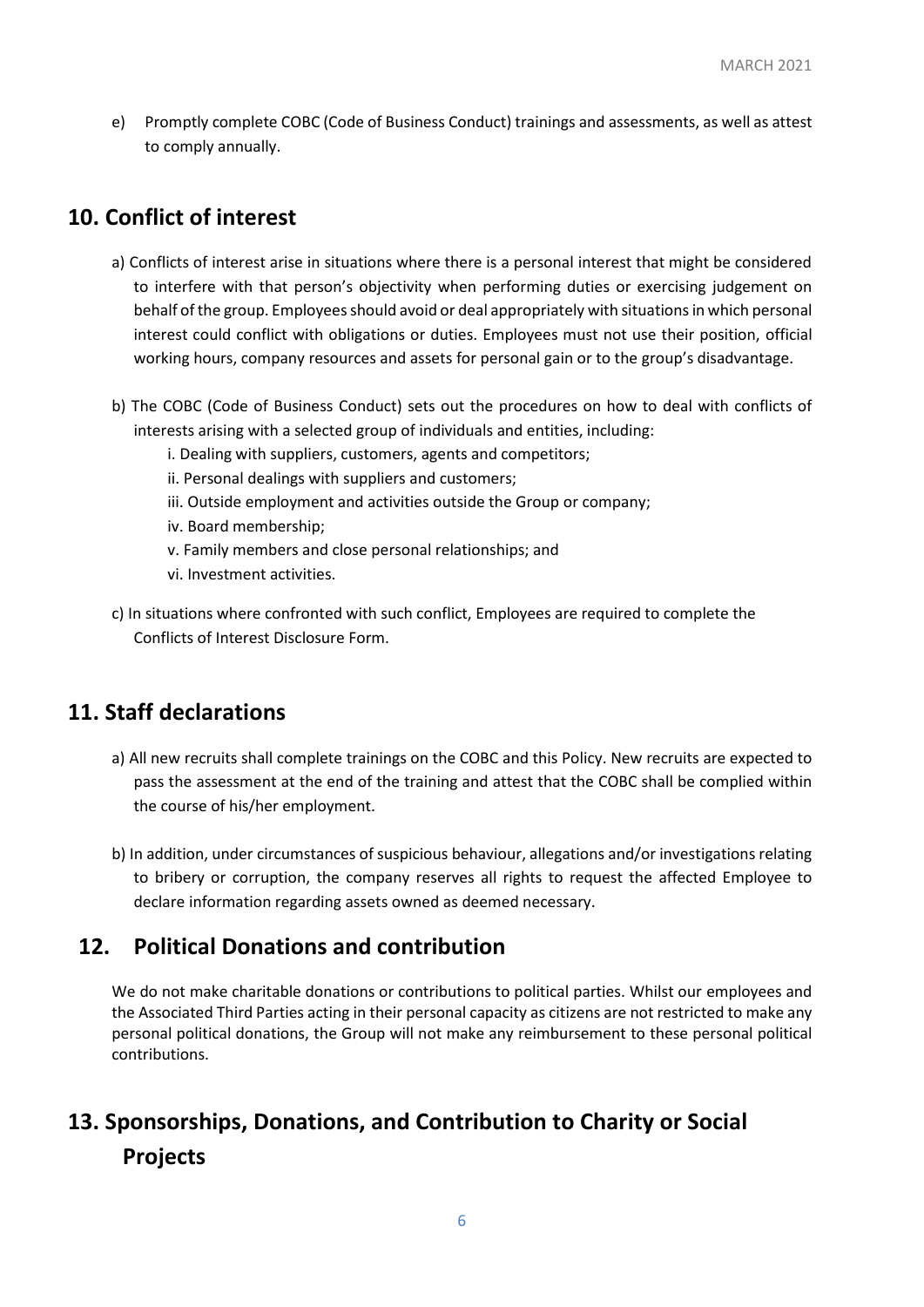- a. Contributions or donations made by the Group or its subsidiaries to community projects or charities need to be made in good faith and in compliance with the Group's COBC and this Policy.
- b. Group's property, facilities, services or employee time cannot be used for or contributed to any political party or candidate for public office without approval by the Group Chairman/CEO.
- c. No donation should be made which may or may be perceived to breach applicable laws or any other sections of this Policy.

#### **14. Awareness and training**

- a) The Group conducts awareness programmes for all Employees to refresh awareness of antibribery and anti-corruption measures, and to continuously promulgate integrity and ethics.
- b) In addition, the Group provides anti-bribery and anti-corruption training to:
	- New recruits; and
	- Employees promoted / transferred to Exposed Positions. \*\*
	- Group Compliance & Integrity Committee may at any time recommend that certain trainings be repeated to any employee / group of employees in any operating unit / Region if deemed necessary based on circumstantial requirements.

| No             | Position                                  | Dept                         |
|----------------|-------------------------------------------|------------------------------|
| $\mathbf{1}$   | <b>BOARD OF DIRECTORS</b>                 | <b>CORPORATE OFFICERS</b>    |
| $\overline{2}$ | CHIEF EXECUTIVE OFFICER                   |                              |
| 3              | <b>SECRETARY</b>                          |                              |
| 4              | PM & BUSS DEV DIRECTOR                    | <b>BUSS DEV &amp; PM</b>     |
| 5              | PROGRAM MANAGER                           |                              |
| 6              | PM SECTION MANAGER                        |                              |
| $\overline{7}$ | <b>HR SENIOR MANAGER</b>                  | HR.                          |
| 8              | HR DEPARTMENT MANAGER                     |                              |
| 9              | <b>HR OFFICER</b>                         |                              |
| 10             | <b>HR ASSISTANT</b>                       |                              |
| 11             | <b>FINANCE DIRECTOR</b>                   | <b>FIN</b>                   |
| 12             | <b>SR SEC MANAGER</b>                     |                              |
| 13             | ACCOUNTANT                                |                              |
| 14             | <b>SR FINANCE OFFICER</b>                 |                              |
| 15             | <b>SCM DIRECTOR</b>                       | <b>SCM</b>                   |
| 16             | <b>SCM DEPARTMENT MANAGERS</b>            |                              |
| 17             | <b>SCM SECTION MANAGERS</b>               |                              |
| 18             | <b>BUYER</b>                              |                              |
| 19             | IT DEPARTMENT MANAGER                     | IT                           |
| 20             | <b>IT SEC MANAGER</b>                     |                              |
| 21             | <b>IT ENGINEERS</b>                       |                              |
| 22             | <b>FACILITY &amp; MAIN'T DEPT MANAGER</b> | <b>FACILITY &amp; MAIN'T</b> |
| 23             | <b>MAIN'T ENGINEERS</b>                   |                              |
| 24             | <b>FACILITY ENGINEERS</b>                 |                              |

#### *\*\*List of positions exposed to Bribery & Corruption*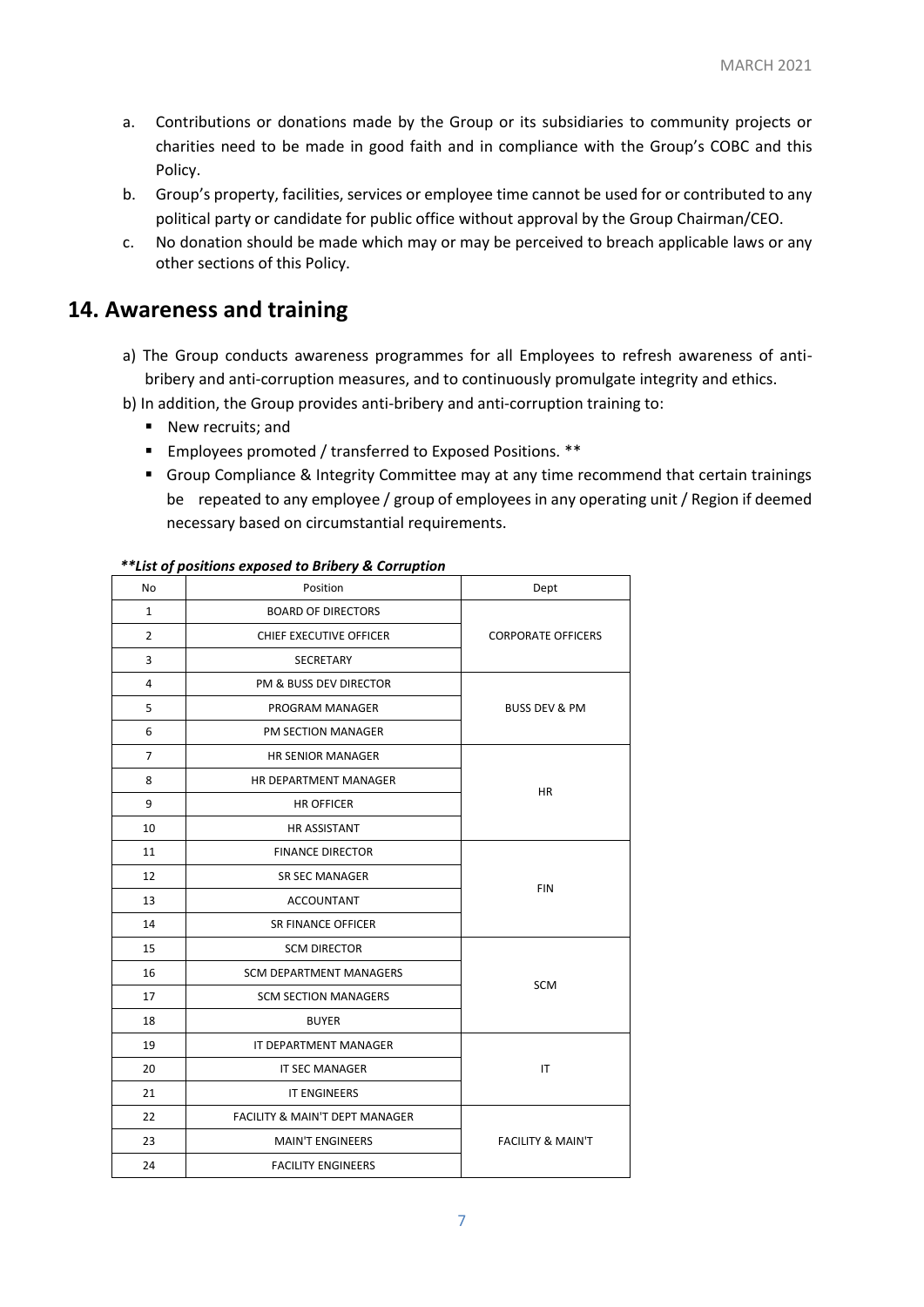| חר<br>ر ے | <b>R&amp;D SENIOR MANAGER</b> |     |
|-----------|-------------------------------|-----|
| 26        | <b>R&amp;D ENGINEERS</b>      | R&D |

# **15. Confidentiality and Protection**

- a. Individuals who refuse to accept or offer a bribe, or those who raise concerns or report another's wrongdoing, are sometimes worried about possible repercussions. We encourage openness and will support anyone who raises genuine concerns in good faith under this Policy, even if they are mistaken.
- b. We are committed to ensuring that no one suffers any detrimental treatment as a result of refusing to take part in corruption, or because of reporting concerns under this Policy in good faith. Detrimental treatment includes dismissal, disciplinary action, threats or other unfavourable treatment connected with raising a concern.

# **16. Anti-bribery and Anti-Corruption compliance**

- a) The Group Anti-Corruption Committee shall have the oversight of the implementation of compliance controls related to this Policy.
- b) The Group Anti-Corruption Committee shall conduct regular risk assessments to identify the bribery and corruption risks potentially affecting the Group. The Group Anti-Corruption Committee shall also review the suitability of this Policy from time to time, taking into account any relevant developments in the legislature as well as evolving industry and international standards.
- c) The Group Anti-Corruption Committee shall be an independent authority and act effectively against bribery, including initiating investigations deemed necessary based on reasonable cause for suspicion.
- d) The Group Anti-Corruption Committee shall implement and effectively manage routine antibribery and anti-corruption measures as deemed appropriate to ring-fence the organisation against possible legislative liabilities, as well as undertake ad-hoc measures deemed necessary based on circumstantial requirements that may crop up during the course of operations.
- e) The Risk Management Committee and Anti-Corruption Committee to periodically review the Anti-Compliance Programme including policies and conduct corruption risks assessment every three (3) years to address any weaknesses in the organization's governance framework, processes and procedures.

# **17. Violations**

Failure to abide to this policy may subject the employee to disciplinary action up to and including termination of employment. For third party business partners, violation may result in termination of the business relationship. Violation of anti-corruption laws may also result in corporate or individual prosecution by government authorities.